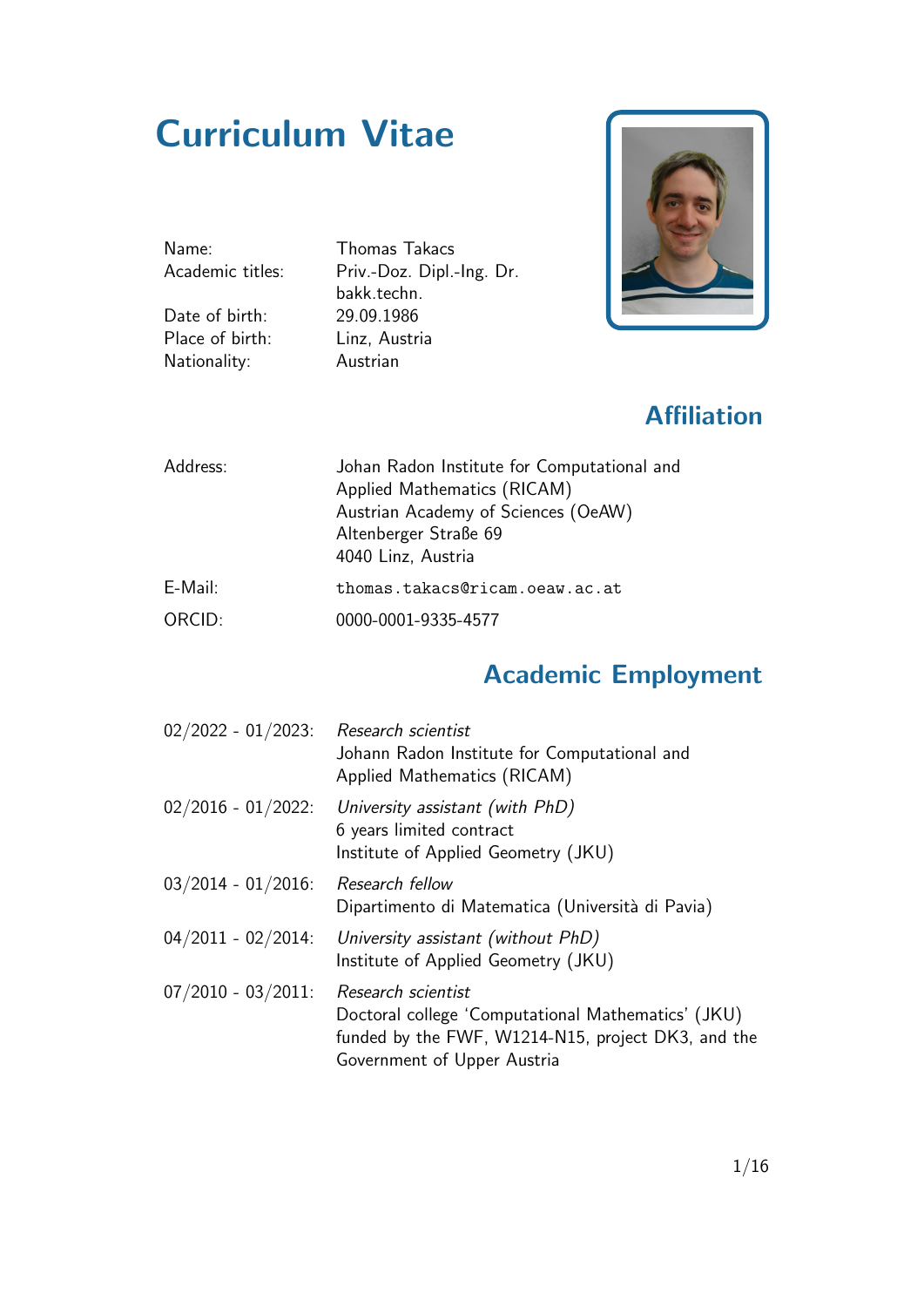## Habilitation

| $06/2021$ :          | Habilitation in <i>Mathematics</i> awarded (JKU) |
|----------------------|--------------------------------------------------|
| $12/2020$ :          | Applied for habilitation at JKU                  |
| Title of the thesis: | Smooth Geometries for Isogeometric Analysis      |

## Education

| $07/2010 - 09/2013$ : | Doctoral studies in Technical Sciences (JKU)                                                                  |
|-----------------------|---------------------------------------------------------------------------------------------------------------|
| Title of the thesis:  | Regularity and Approximation Power of Isogeometric<br>Discretizations for Parametrizations with Singularities |
| $01/2009 - 07/2010$ : | Master's studies <i>Industrial Mathematics</i> (JKU)                                                          |
| Title of the thesis:  | Existence of Stiffness Matrix Integrals for Singularly<br>Parameterized Domains in Isogeometric Analysis      |
| $10/2005 - 01/2009$ : | Bachelor's studies Technical Mathematics (JKU)                                                                |
| $09/1997 - 07/2005$ : | BRG Ramsauerstraße Linz (Matura/A-Levels)                                                                     |

# Civil service

10/2005 - 09/2006: Civil Service in Linz, Austria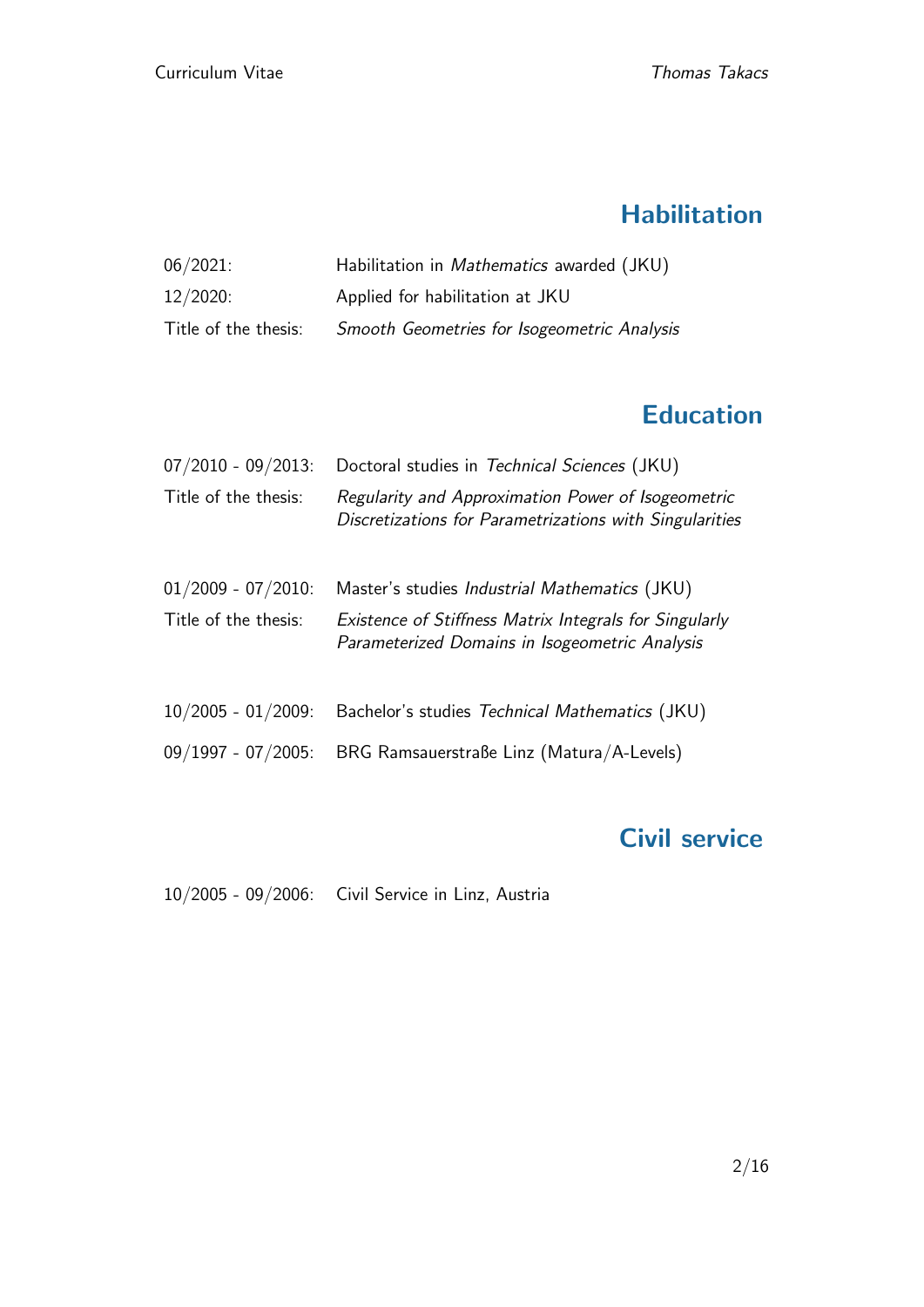# Third Party Funding

| Grant number:    | LIT project LIT-2019-8-SEE-116<br>funded by the Government of Upper Austria                                       |
|------------------|-------------------------------------------------------------------------------------------------------------------|
| Duration:        | 12/2020 - 11/2022                                                                                                 |
| Grants awarded:  | 108.631,00 EUR                                                                                                    |
| Project title:   | PARTITION - PDE aware isogeometric<br>discretization based on neural networks                                     |
| Grant number:    | FWF stand-alone project P 30926-NBL<br>funded by the Austrian Science Fund<br>and the Government of Upper Austria |
| Duration:        | $12/2018 - 11/2021$                                                                                               |
| Grants awarded:  | 136.791,39 EUR                                                                                                    |
| Project title:   | Weak and approximate $C^1$ -smoothness<br>in isogeometric analysis                                                |
| Grant number:    | WTZ SI 28/2018<br>Scientific-technological cooperation<br>with Slovenia, funded by the OeAD                       |
| Project partner: | Marjeta Knez, Univerza v Ljubljani                                                                                |
| Duration:        | $01/2018 - 12/2019$                                                                                               |
| Grants awarded:  | 5.200,00 EUR                                                                                                      |
| Project title:   | Splines in Geometric Design<br>and Numerical Analysis                                                             |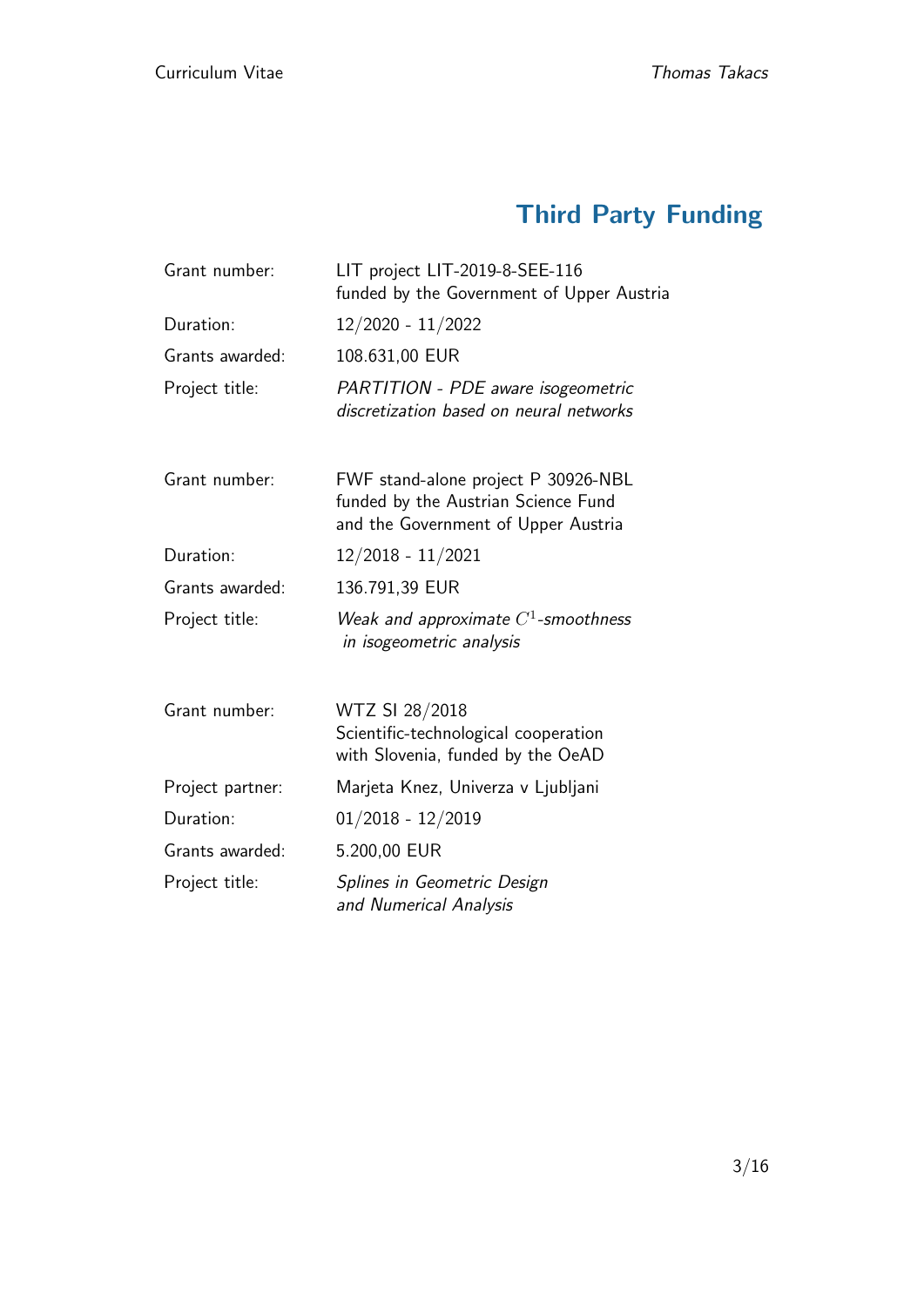# Committee Work (JKU)

| $12/2016 - 01/2022$ : | co-speaker of the Mittelbau Mathematik (mid-level staff)    |
|-----------------------|-------------------------------------------------------------|
| $10/2019 - 01/2022$ : | member of the study committees                              |
|                       | Mathematics and NaWi-Tec                                    |
| $12/2017 - 09/2019$ : | member of the provisional study committee NaWi-Tec          |
| $10/2016 - 09/2019$ : | member of the faculty council of the faculty of Engineering |
|                       | & Natural Sciences (TNF)                                    |
| $10/2016 - 09/2019$ : | deputy member of the study committees                       |
|                       | Mathematics and doctoral studies in engineering and na-     |
|                       | tural sciences                                              |
| $10/2007 - 09/2013$ : | student member of the study committees                      |
|                       | Mathematics and doctoral studies in engineering and na-     |
|                       | tural sciences                                              |

# Outreach Activities (JKU)

Young Scientists Seminar (2016/17)

supervision of workshops for high school students on special topics in mathematics

Lange Nacht der Forschung (2014, 2016) Long Night of Science

> modeling of geometric objects using straws (2014) and Lego (2016) http://www.langenachtderforschung.at http://www.ag.jku.at/LangeNachtderForschung2014.htm http://www.ag.jku.at/LangeNachtderForschung2016.htm

Projektwoche Angewandte Mathematik (2012) Project Week Applied Mathematics

supervision of a research topic for high school students

FIT – Women in Engineering (2011)

introductory lecture on mathematics for high school students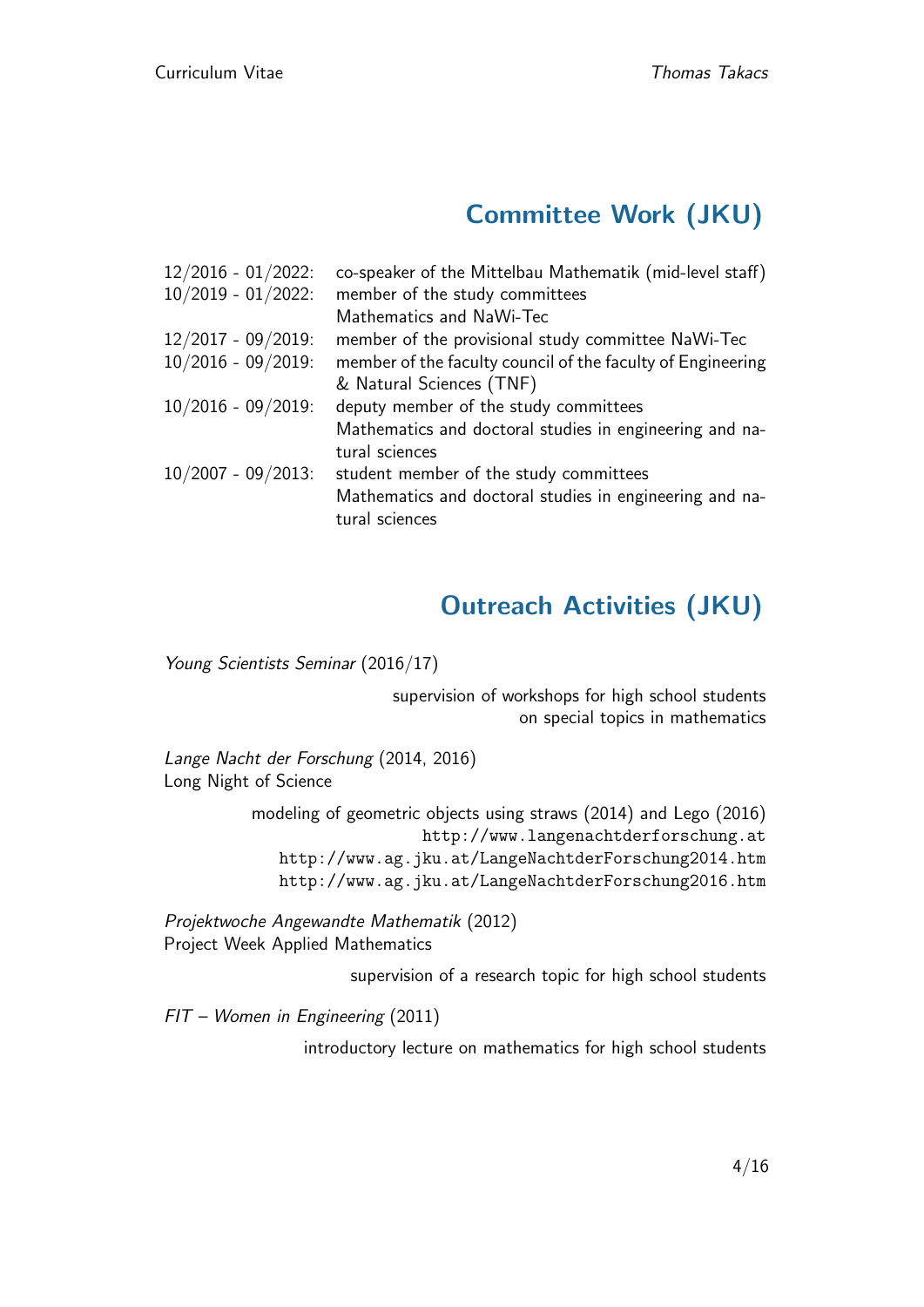#### Activities in the Scientific Community

- ▶ Program Co-Chair International Conference on Geometric Modeling and Processing GMP 2022
- $\blacktriangleright$  Member of the Scientific Committee SIAM Conference on Geometric Design (since 2021)
- $\blacktriangleright$  Member of the Scientific Committee Conference on Isogeometric Analysis (since 2017)
	- $\triangleright$  Session on Unstructured Spline Technologies organized with Xiaodong Wei and Jessica Zhang IGA 2019, München, Germany, September 2019
	- $\triangleright$  Session on *Isogeometric Spaces over Unstructured Meshes* organized with Jörg Peters and Jessica Zhang IGA 2017, Pavia, Italy, September 2017
- $\blacktriangleright$  Member of the Technical Program Committee Conference on Geometric Modeling and Processing (since 2017)
- $\blacktriangleright$  Workshop on Function Approximation organized with Christian Irrgeher Linz, Austria, December 2016
- **INITY Minisymposium on** *Isogeometric Analysis on Complex Geometries* organized with Giancarlo Sangalli SIAM Conference on Geometric Design and Physical Modeling Salt Lake City, Utah, USA, October 2015

## Editorial Activities

▶ Managing Guest Editor in Computer Aided Geometric Design Special Issue for the Conference on Geometric Modeling and Processing GMP 2022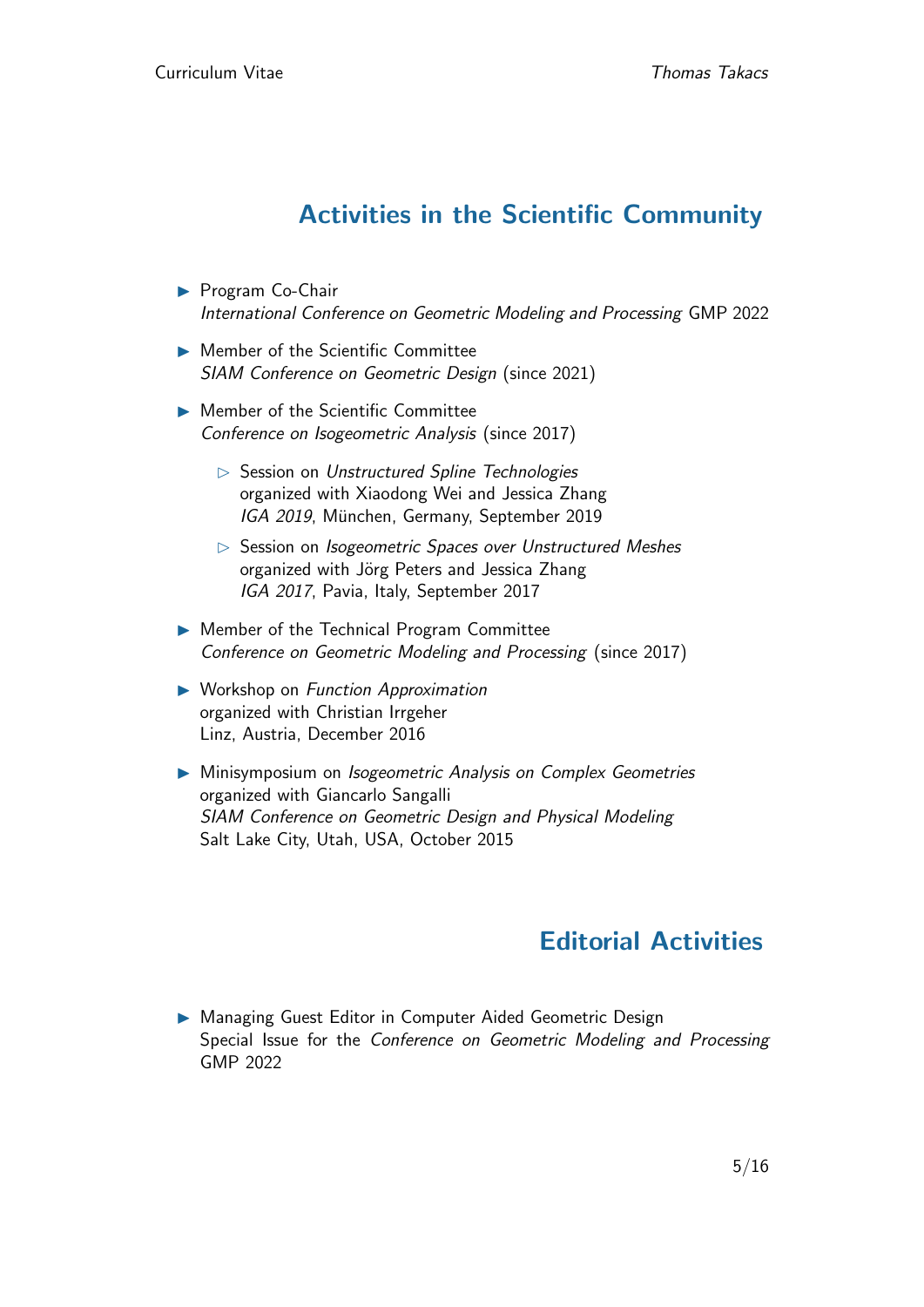## Reviewing Activities

- $\blacktriangleright$  Advances in Computational Mathematics
- **In Computer Aided Geometric Design**
- ▶ Computer-Aided Design
- $\blacktriangleright$  Computers and Mathematics with Applications
- **In Computer Methods in Applied Mechanics and Engineering**
- $\blacktriangleright$  Numerische Mathematik
- $\blacktriangleright$  Results in Applied Mathematics
- **In Conference on Geometric Modeling and Processing**
- **INCO** SIAM Conference on Geometric Design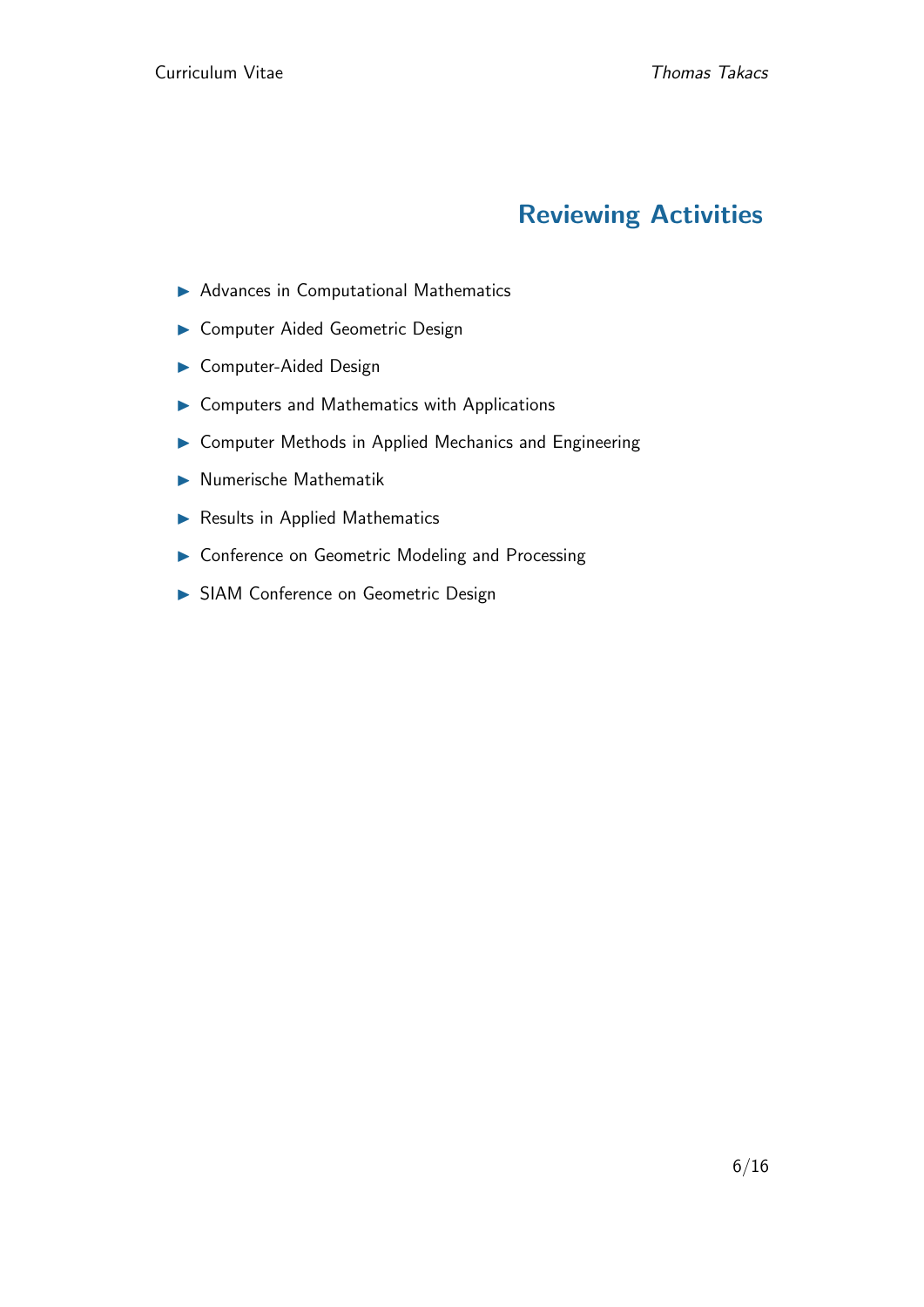# Summary of Teaching Activities

#### at JKU Linz (2011-14, 2016-19)

- Electure and Tutorials Geometric Methods  $(2+1 h/4, 25 ECTS)$ master's studies Mechatronics (in German)
- $\triangleright$  Lecture *Descriptive Geometry* (2 h/0 ECTS/Ergänzungsprüfung) bachelor studies Mechatronics (in German)
- $\triangleright$  Special Lecture AI in Geometry and Simulation (2 h/3 ECTS) master's studies Mathematics & PhD studies (in English)
- $\triangleright$  Special Lecture Subdivision Curves and Surfaces (2 h/3 ECTS) master's studies Mathematics & PhD studies (in English)
- $\triangleright$  Special Lecture *Geometric Modeling for Simulations* (2 h/3 ECTS) master's studies Mathematics & PhD studies (in English)
- $\triangleright$  Special Lecture *Isogeometric Analysis* (2 h/3 ECTS) master's studies Mathematics & PhD studies (in English) together with Stefan Takacs (RICAM)

#### $\blacktriangleright$  Seminars and Tutorials bachelor and master's studies Mathematics, master's studies Mechatronics, teaching studies & PhD studies (in German and English)

#### at the Università di Pavia (2019)

▶ Lecture Foundations of Computer-Aided Geometric Design (3 ECTS) Pavia - Milano Bicocca - INdAM PhD program in mathematics (in English)

#### at the University of Applied Sciences Upper Austria in Wels (2010/11)

 $\blacktriangleright$  Tutorials *Mathematics I & II* (1+1 h/2+2 ECTS) bachelor studies "Produktdesign und technische Kommunikation" and "Innovations- und Produktmanagement" (in German)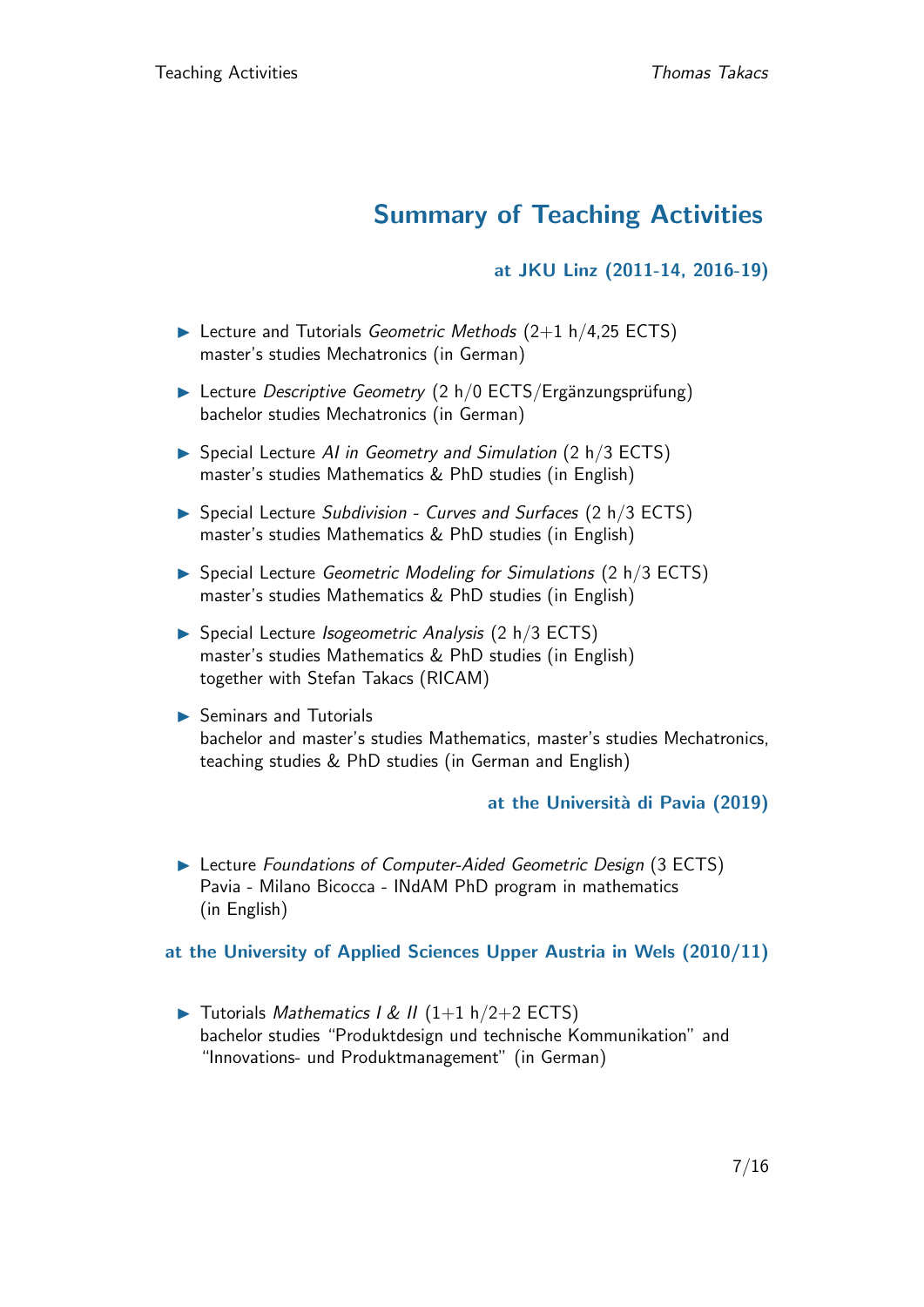# Teaching Activities

#### at JKU Linz

| W 2021/22   | VO             | Darstellende Geometrie                            |
|-------------|----------------|---------------------------------------------------|
|             | VO             | Geometric Modeling for Simulations                |
| S 2021      | $VO+UE$        | Geometrische Methoden                             |
| W 2020/21   | VO             | Darstellende Geometrie                            |
|             | VO             | Artifical Intelligence in Geometry and Simulation |
| S 2020      | $VO+UE$        | Geometrische Methoden                             |
| W 2019/20   | V <sub>O</sub> | Darstellende Geometrie                            |
|             | VO             | Subdivision - Curves and Surfaces                 |
|             | <b>SE</b>      | Recent Results in Computer Aided Geometric        |
|             |                | Design and Isogeometric Analysis                  |
| S 2019      | $VO+UE$        | Geometrische Methoden                             |
| W 2018/19   | VO             | Darstellende Geometrie                            |
|             | VO             | Geometric Modeling for Simulations                |
|             | UE             | Numerical Analysis of Isogeom. Methods            |
| S 2018      | $VO+UE$        | Geometrische Methoden                             |
|             | UE             | Höhere Differentialgeometrie                      |
| W 2017/18   | VO             | Darstellende Geometrie                            |
|             | VO             | Subdivision - Curves and Surfaces                 |
| S 2017      | $VO+UE$        | Geometrische Methoden                             |
|             | <b>SE</b>      | <b>JKU Young Scientists Seminar</b>               |
| W 2016/17   | VO             | Darstellende Geometrie                            |
|             | VO             | Isogeometric Analysis                             |
|             | <b>SE</b>      | <b>JKU Young Scientists Seminar</b>               |
| S 2016      | $VO+UE$        | Geometrische Methoden                             |
|             | <b>SE</b>      | <b>JKU Young Scientists Seminar</b>               |
| W 2013/14   | UE             | Differentialgeometrie                             |
|             | UE             | Einführung in die Geometrie                       |
|             | <b>SE</b>      | Algebraic Spline Curves and Surfaces              |
| S 2013      | UE             | Computational Geometry                            |
|             | UE             | Geometrische Methoden                             |
| W 2012/13   | UE             | Differentialgeometrie                             |
|             | <b>SE</b>      | Algebraic Spline Curves and Surfaces              |
| S 2012      | <b>SE</b>      | Isogeometric Analysis                             |
|             | <b>SE</b>      | Algebraic Spline Curves and Surfaces              |
| W $2011/12$ | UE             | Computational Geometry                            |
|             | UE             | Einführung in die Geometrie                       |
| W 2009/10   |                | Tutorium Mathematik IV - Numerik für Machatronik  |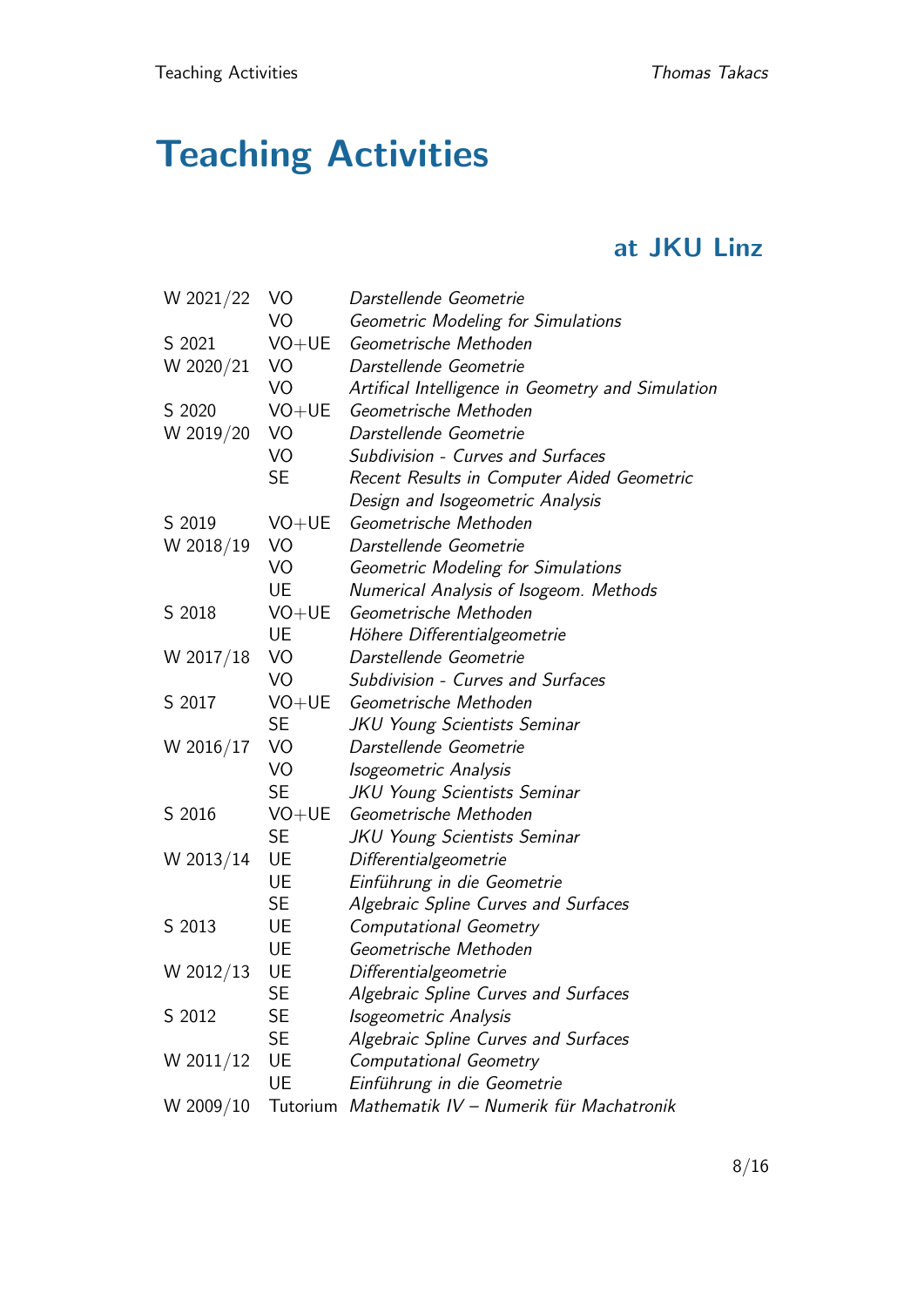#### at the Università di Pavia

S 2019 VO Foundations of Computer-Aided Geometric Design and Modeling

# at the University of Appl. Sci. Upper Austria

| S 2011       | UE | Mathematik II |
|--------------|----|---------------|
| W 2010/11 UE |    | Mathematik I  |

| VO. | Vorlesung | Lecture          |  |
|-----|-----------|------------------|--|
| UE  | <br>Ubung | <b>Tutorials</b> |  |
|     | Seminar   | Seminar          |  |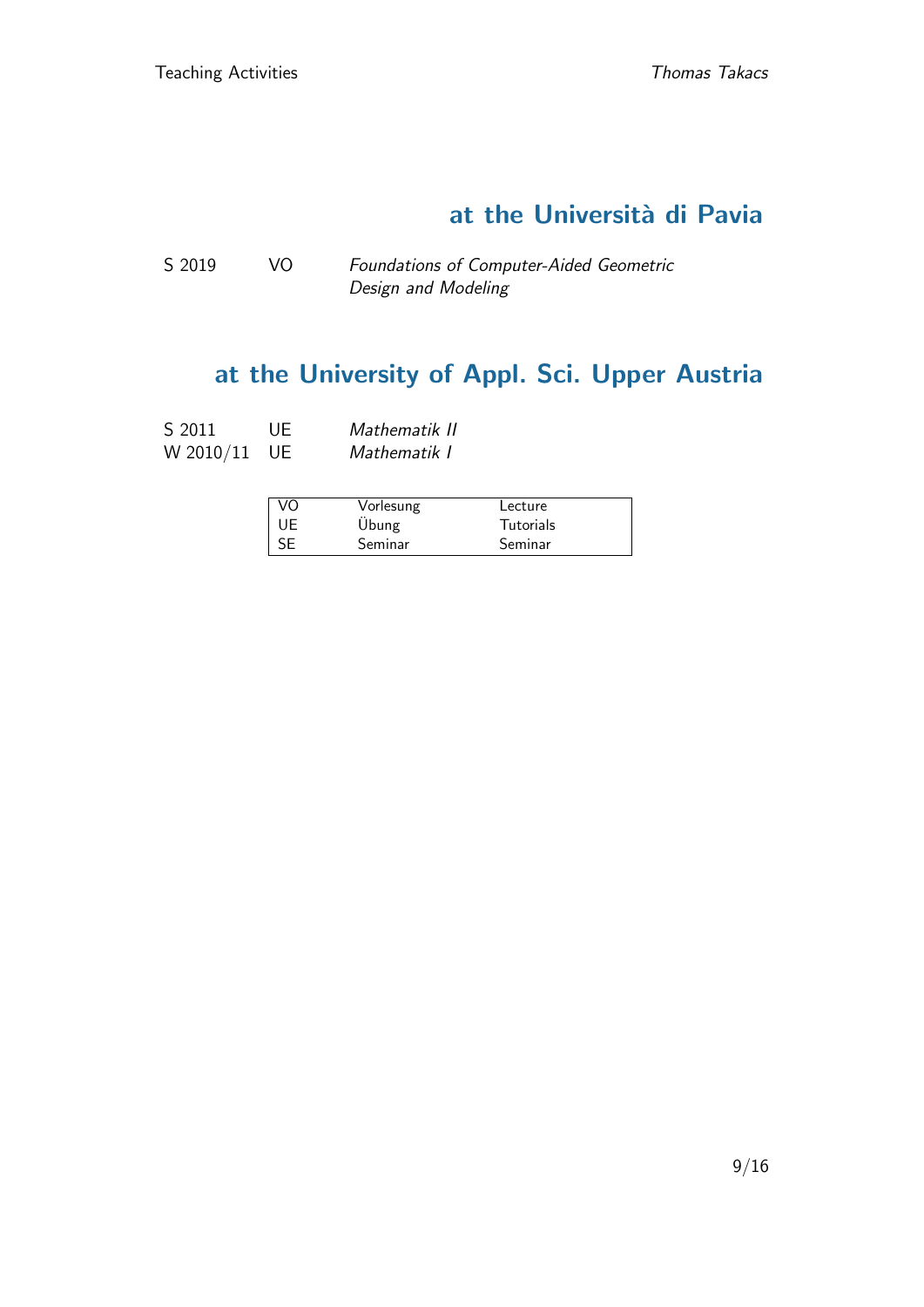# List of Publications

#### Publications in Journals (peer reviewed)

- 1. M. Kapl, G. Sangalli and T. Takacs. A family of  $C^1$  quadrilateral finite elements. Advances in Computational Mathematics, 47: 82, 2021.
- 2. P. Weinmüller and T. Takacs. Construction of approximate  $C^1$  bases for isogeometric analysis on two-patch domains. Computer Methods in Applied Mechanics and Engineering, 385: 114017, 2021.
- 3. S. Kargaran, B. Jüttler and T. Takacs. IGA using offset-based overlapping domain parameterizations. Computer-Aided Design, 139: 103087, 2021.
- 4. S. Sajavičius and T. Takacs. Imposing nonlocal boundary conditions in Galerkin-type methods based on non-interpolatory functions. Computers & Mathematics with Applications, 80(12): 2877–2895, 2020.
- 5. J. Grošelj, M. Kapl, M. Knez, T. Takacs and V. Vitrih. A super-smooth  $C^1$ spline space over planar mixed triangle and quadrilateral meshes. Computers & Mathematics with Applications, 80(12): 2623–2643, 2020.
- 6. M. Kapl, G. Sangalli and T. Takacs. Isogeometric analysis with  $C^1$  functions on planar, unstructured quadrilateral meshes. The SMAI journal of computational mathematics, Volume S5: p. 67-86, 2019.
- 7. S. Kargaran, B. Jüttler, S. K. Kleiss, A. Mantzaflaris and T. Takacs. Overlapping multi-patch structures in isogeometric analysis. Computer Methods in Applied Mechanics and Engineering, 356: 325–353, 2019.
- 8. M. Kapl, G. Sangalli and T. Takacs. An isogeometric  $C^1$  subspace on unstructured multi-patch planar domains. Computer Aided Geometric Design, 69: 55–75, 2019.
- 9. M. Kapl, G. Sangalli and T. Takacs. Construction of analysis-suitable  $G<sup>1</sup>$ planar multi-patch parameterizations. Computer-Aided Design, 97: 41–55, 2018.
- 10. M. Kapl, G. Sangalli and T. Takacs. Dimension and basis construction for analysis-suitable  $G^1$  two-patch parameterizations. Computer Aided Geometric Design, 52: 75–89, 2017.
- 11. G. Dong, B. Jüttler, O. Scherzer and T. Takacs. Convergence of Tikhonov regularization for solving ill-posed operator equations with solutions defined on surfaces. Inverse Problems and Imaging, 11(2): 221–246, 2017.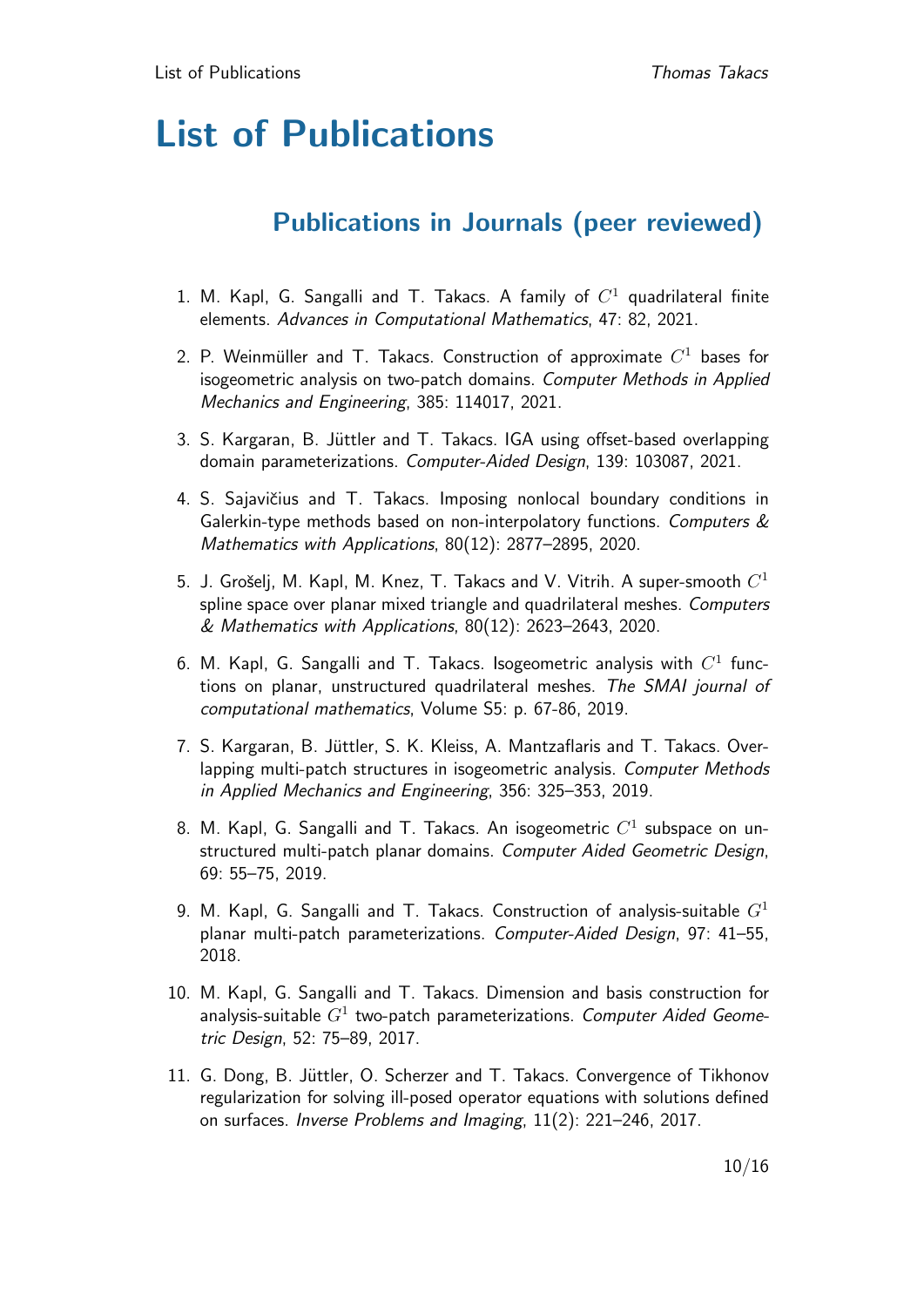- 12. A. Collin, G. Sangalli and T. Takacs. Analysis-suitable  $G<sup>1</sup>$  geometry parametrizations for isogeometric analysis. Computer Aided Geometric Design, 47: 93–113, 2016.
- 13. G. Sangalli, T. Takacs and R. Vázquez. Unstructured spline spaces for isogeometric analysis based on spline manifolds. Computer Aided Geometric Design, 47: 61–82, 2016.
- 14. S. Takacs and T. Takacs. Approximation error estimates and inverse inequalities for B-splines of maximum smoothness. Mathematical Models and Methods in Applied Sciences, 26: 1411–1445, 2016.
- 15. T. Takacs, B. Jüttler and O. Scherzer. Derivatives of isogeometric functions on  $n$ -dimensional rational patches in  $\mathbb{R}^d$ . *Computer Aided Geometric Design*, 31(7-8): 567–581, 2014.
- 16. T. Takacs and B. Jüttler.  $H^2$  regularity properties of singular parameterizations in isogeometric analysis. Graphical Models, 74(6): 361–372, 2012.
- 17. T. Takacs and B. Jüttler. Existence of stiffness matrix integrals for singularly parameterized domains in isogeometric analysis. Computer Methods in Applied Mechanics and Engineering, 200(49-52): 3568–3582, 2011.

#### Publications in Proceedings (peer reviewed)

- 18. Q. Zhang, T. Takacs and F. Cirak. Manifold-based B-splines on unstructured meshes. In: Isogeometric Analysis and Applications 2018, Springer, 217–235, 2021.
- 19. T. Takacs. Construction of smooth isogeometric function spaces on singularly parameterized domains. In J.-D. Boissonnat et al. (Eds.): Curves and Surfaces 2014, Springer, LNCS 9213, 433–451, 2015.
- 20. T. Takacs and B. Jüttler. Derivatives of isogeometric test functions. In: Proc. Mathematics of Surfaces XIV, IMA, pp 345–364 (on CD), 2013.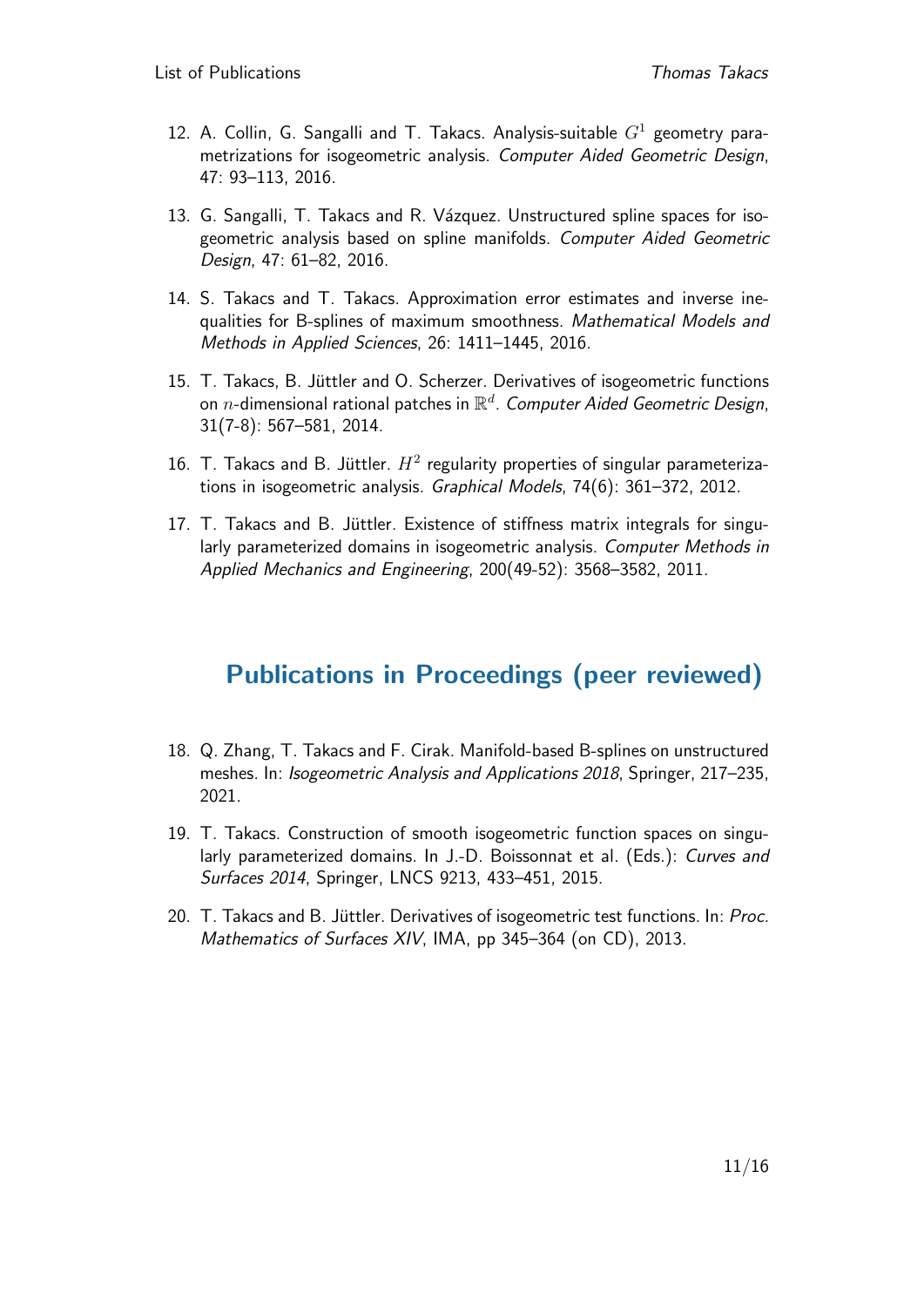#### Book Chapters & Proceedings (not peer reviewed)

- 21. T.J.R. Hughes, G. Sangalli, T. Takacs and D. Toshniwal. Smooth multipatch discretizations in Isogeometric Analysis. In Geometric Partial Differential Equations - Part II, Handbook of Numerical Analysis, Volume 22, 467–543, 2021.
- 22. T. Takacs. Singularities in isogeometric analysis. In B.H.V. Topping, (Editor): Proceedings of the Eighth International Conference on Engineering Computational Technology, Civil-Comp Press, Stirlingshire, UK, Paper 45, 2012.

# Preprints (submitted)

- 23. P. Weinmüller and T. Takacs. An approximate  $C^1$  multi-patch space for isogeometric analysis with a comparison to Nitsche's method. arXiv:2202.04516, 2022.
- 24. T. Takacs and D. Toshniwal. Almost- $C^1$  splines: Biquadratic splines on unstructured quadrilateral meshes and their application to fourth order problems. arXiv:2201.11491, 2022.
- 25. C. L. Chan, F. Scholz and T. Takacs. Locally refined quad meshing for linear elasticity problems based on convolutional neural networks, 2021.
- 26. R. Maier, P. Morgenstern and T. Takacs. Adaptive refinement for unstructured T-splines with linear complexity. arxiv:2109.00448, 2021.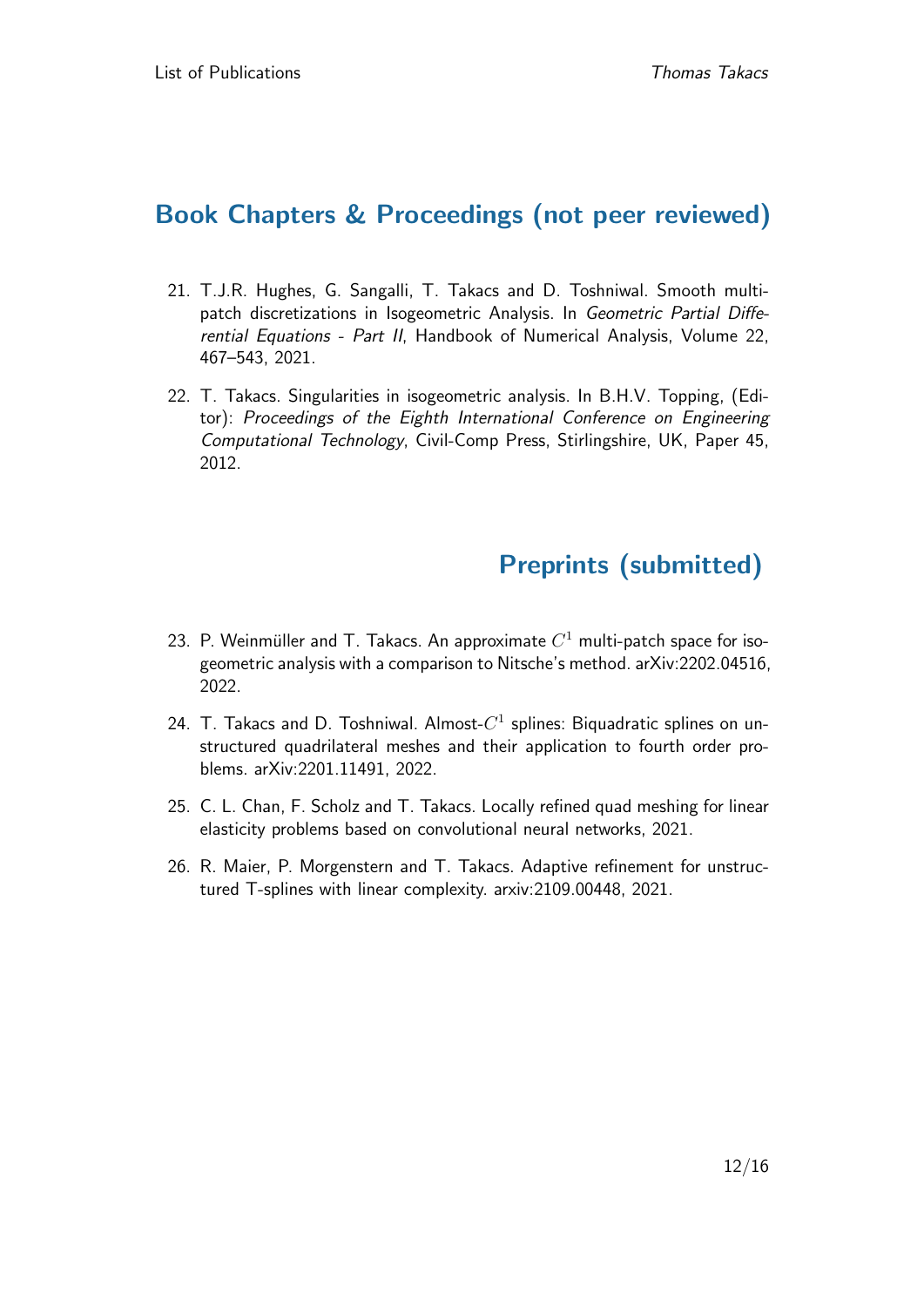# Preprints (in preparation)

- 27. A. Farahat, B. Jüttler, M. Kapl and T. Takacs. Isogeometric analysis with  $C^1$ -smooth functions over multi-patch surfaces.
- 28. T. Takacs. Approximation properties of isogeometric function spaces on singularly parameterized domains. arXiv:1507.08095.

#### **Theses**

- 29. T. Takacs. Smooth Geometries for Isogeometric Analysis, Habilitation Thesis, JKU Linz, 2020.
- 30. T. Takacs. Regularity and Approximation Power of Isogeometric Discretizations for Parametrizations with Singularities, PhD Thesis, JKU Linz, 2013.
- 31. T. Takacs. Existence of Stiffness Matrix Integrals for Singularly Parameterized Domains in Isogeometric Analysis, Master's Thesis, JKU Linz, 2010.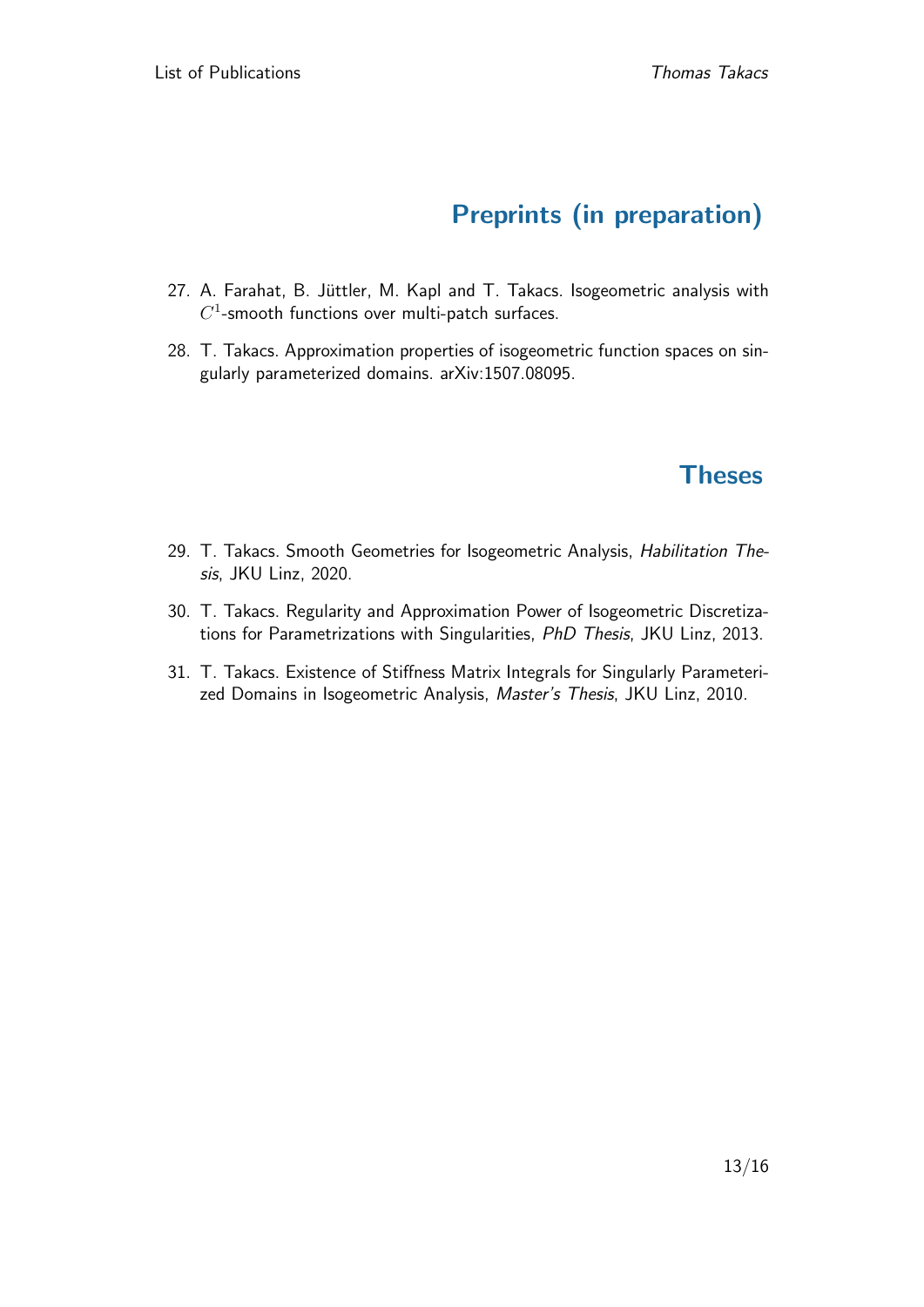# Selected Talks

#### Invited Talks at Conferences

- $\triangleright$  Title TBA. SMART Conference on Subdivision, Geometric and Algebraic Methods, Isogeometric Analysis and Refinability in Italy, Rimini, Italien, September 2022.
- **In Smooth geometries for isogeometric analysis. CGTA Conference on Geome**try: Theory and Applications, Gozd Martuljek, Slowenien, September 2021.

### Invited Talks at Universities

- $\blacktriangleright$  Multi-patch discretizations and their application to IGA. University of Pavia, Italy, May 2019.
- $\blacktriangleright$   $C^1$ -smoothness on multi-patch domains in isogeometric analysis. Universität Hannover, Germany, November 2018.
- Analysis-suitable  $G<sup>1</sup>$  multi-patch parametrizations for IGA. University of Ljubljana, Slovenia, July 2018.
- Analysis-suitable  $C^1$  isogeometric spaces. Cambridge University, UK, March 2018.
- Approximation with  $C^1$  isogeometric functions over multi-patch domains. University of Pavia, Italy, September 2016.
- $\blacktriangleright$  Isogeometric function spaces over parameter domains of arbitrary shape. Hefei University of Technology, China, August 2015.
- Einführung in die Isogeometrische Analysis Theorie und Anwendungen. TU Dresden, Germany, June 2014.
- $\triangleright$  Regularity and approximation analysis of isogeometric discretizations on singular parametrizations. University of Pavia, Italy, November 2013.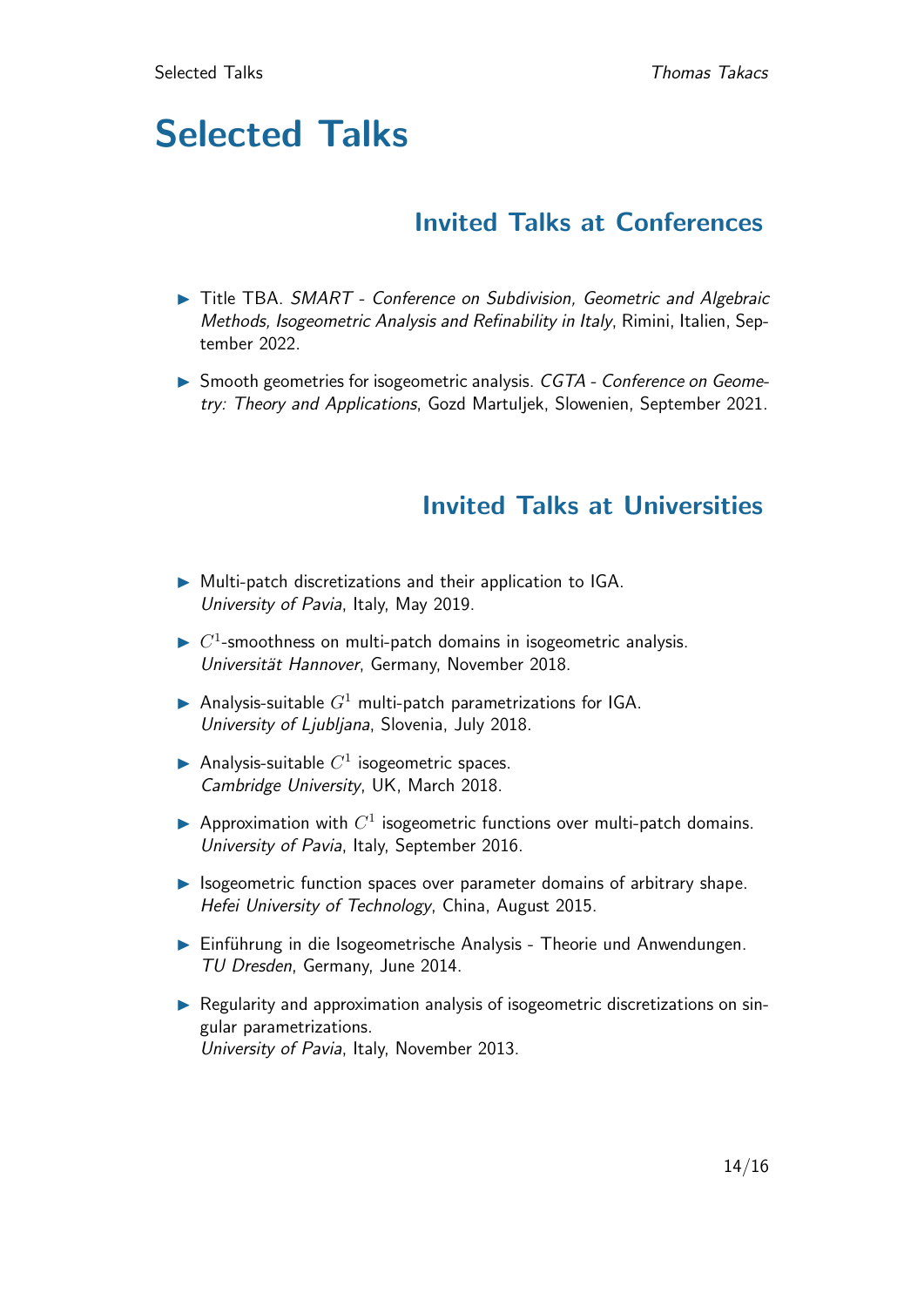# Talks at Conferences (selection)

- $\blacktriangleright$   $C^1$  isogeometric discretizations over multi-patch domains. GAMM Annual Meeting, virtual meeting, March 2021.
- $\blacktriangleright$   $C^1$  splines over meshes composed of quadrilaterals and triangles. VIGA 2020, virtual meeting, August 2020.
- I Multi-patch discretizations for isogeometric analysis. Dagstuhl Seminar "Interactive Design and Simulation", Dagstuhl, Germany, December 2019.
- Theoretical properties of  $C^1$  multi-patch constructions. IGA 2019, Munich, Germany, September 2019.
- $\blacktriangleright C^1$  smooth multi-patch isogeometric spaces. MFO workshop on Mathematical Foundations of Isogeometric Analysis, Oberwolfach, Germany, July 2019.
- $\blacktriangleright$   $C^1$  smooth multi-patch discretizations and their application to IGA. CGTA 2019, Innsbruck, Austria, June 2019.
- ▶ Overlapping multi-patch domains in IGA. BIRS workshop on Isogeometric Splines: Theory and Applications, Banff, Canada, February 2019.
- $\blacktriangleright$   $C^1$ -smooth isogeometric spaces on multi-patch domains. ESI Thematic Programme: Numerical Analysis of Complex PDE Models in the Sciences, Vienna, Austria, July 2018.
- Analysis-suitable  $G^1$  multi-patch parametrizations for isogeometric analysis. Curves and Surfaces, Arcachon, France, June 2018.
- $\blacktriangleright$   $G^1$  multi-patch parametrizations for isogeometric analysis. BIRS CMO workshop on Geometry & Computation for Interactive Simulation, Oaxaca, Mexico, September 2017.
- Analysis-suitable  $G^1$  multi-patch domains in IGA. IGA 2017, Pavia, Italy, September 2017.